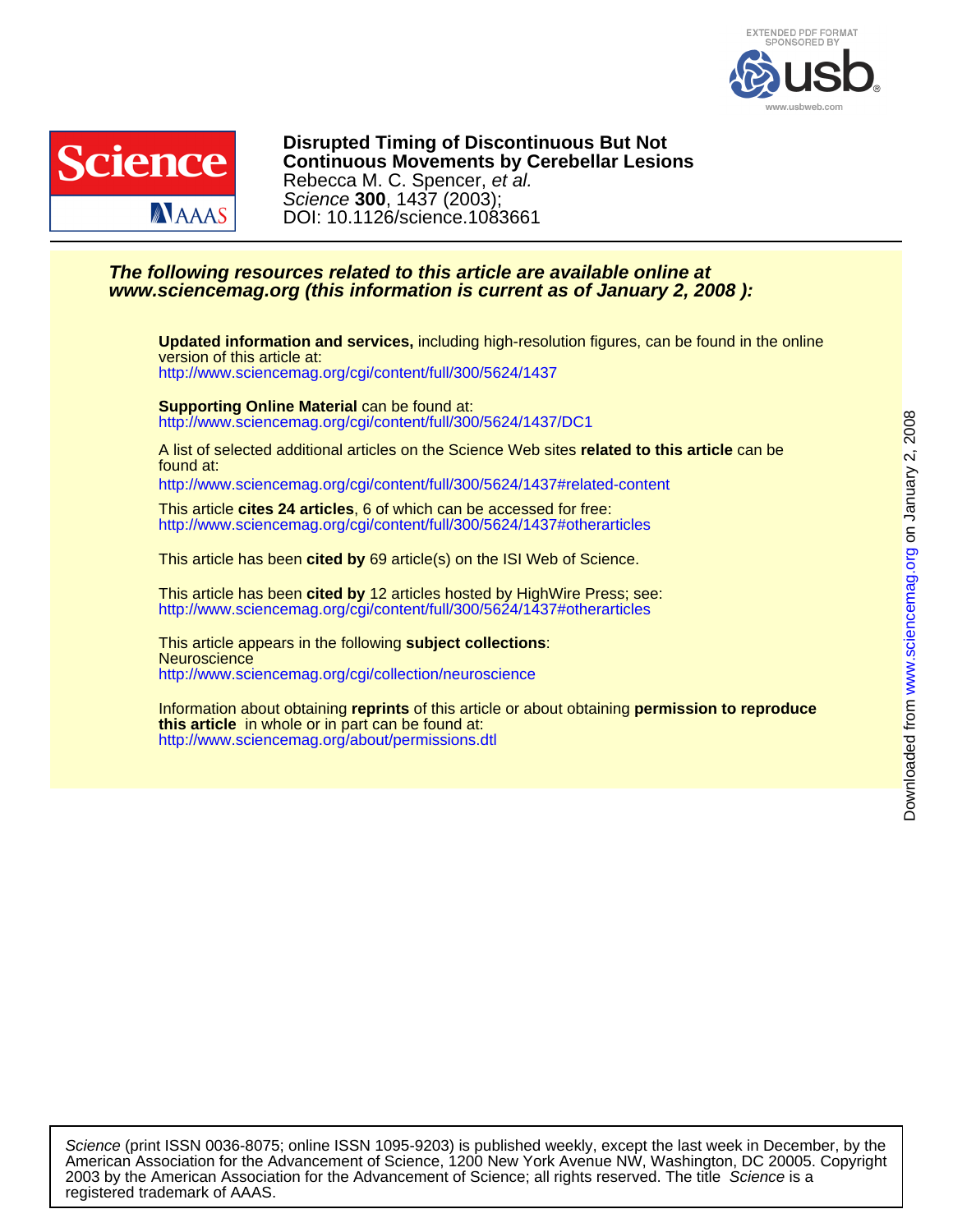### R EPORTS

# **Disrupted Timing of Discontinuous But Not Continuous Movements by Cerebellar Lesions**

## Rebecca M. C. Spencer, <sup>1,2\*</sup> Howard N. Zelaznik,<sup>2</sup> Jörn Diedrichsen,<sup>1</sup> Richard B. Ivry<sup>1</sup>

Patients with cerebellar damage are known to exhibit deficits in the temporal control of movements. We report that these deficits are restricted to discontinuous movements. Cerebellar patients exhibited no deficit in temporal variability when producing continuous, rhythmic movements. We hypothesize that the temporal properties of continuous movements are emergent and reflect the operation of other control parameters not associated with the cerebellum. In contrast, discontinuous movements require an explicit representation of the temporal goal, a function of the cerebellum. The requirement for explicit temporal representation provides a parsimonious account of cerebellar involvement in a range of tasks.

Lesions of the cerebellum disrupt the temporal properties of voluntary movements. Individuals with cerebellar lesions exhibit increased temporal variability on numerous motor tasks (*1*–*3*) and are impaired on nonmotor tasks that require a precise temporal representation (*4–9*). Neuroimaging has provided further evidence of a cerebellar role in motor and nonmotor timing (*10*– *12*). These results support the hypothesis that the cerebellum is part of an internal timing system in the millisecond-to-second range (*13*), which provides a representation of the interval to be timed.

Although there is substantial evidence for the role of the cerebellum in temporal processing across domains, it has been assumed that the temporal properties of many movements may be emergent, reflecting the operation of nontemporal control parameters (*14*–*16*). Evidence of such a distinction comes from studies in which participants made repetitive tapping or circledrawing movements (*17*). Contrary to the prediction of a single timing process, temporal variability did not correlate across these tasks (*18*, *19*). However, when participants were required to pause between each cycle while circling, a manipulation designed to mimic pauses in tapping, temporal variability significantly correlated with variability in tapping (*20*). Importantly, intermittent circle drawing did not correlate with continuous circle drawing.

We hypothesized that the temporal control of continuous movements is emergent, whereas discontinuous movements require an explicit representation of the temporal goal, a

function provided by the cerebellum (*21*). To test this hypothesis, we examined the performance of patients with cerebellar lesions on these two classes of movements.

In the first experiment, six patients with unilateral cerebellar lesions (fig. S1 and table S1) were tested on repetitive movement tasks with a target cycle duration of 800 ms (*22*). One task was finger tapping on a tabletop; the other two tasks involved circle drawing. For continuous circle drawing, participants were instructed to draw circles in a continuous, smooth manner; for intermittent circle drawing, participants were to pause before drawing each circle. Each task was performed with the right and left limbs in separate blocks, allowing for a within-subject comparison of performance with the impaired, ipsilesional limb to performance with the less impaired, contralesional limb.

Like healthy adults (*18*–*20*), the cerebellar patients paused briefly before the downstroke

**Fig. 1.** Disrupted timing of discontinuous but not continuous movements by cerebellar lesions. (**A**) Representative kinematic trajectories produced by a cerebellar patient in Experiment 1. The onset of each cycle is marked by the gray vertical lines. Top row: Cycle duration for tapping was defined



of the index finger in the tapping task (Fig. 1A). The duration of this pause is not as long as that observed during intermittent circle drawing; nonetheless, its presence verifies that performance in these two conditions consisted of a series of discontinuous movements. The mean interval produced in the table-tapping task was close to the goal of 800 ms (table S2). For the circle-drawing tasks, the means were considerably longer, similar to durations produced by healthy adults (*20*).

Because temporal variability increases with cycle duration (*23*), we used the coefficient of variation, defined as the standard deviation of the cycle durations divided by the mean cycle duration, as a normalized measure of temporal variability (*24*). Variability was significantly greater for the ipsilesional limb on the discontinuous tasks (Fig. 1B). In contrast, no difference was observed between limbs on the continuous drawing task (*25*). The coefficient of variation for continuous circling for both limbs was 4 to 5%, similar to that observed in healthy young adults (*18*–*20*).

To verify that the patients' deficit was related to movement discontinuity, we modified the discontinuous tasks in a second experiment in which each action was produced discretely, in an attempt to produce one tap interval or one circle cycle in 550 ms. The continuous drawing task was identical to that of Experiment 1, except that the target interval was 550 ms (table S3). Patients with unilateral cerebellar damage again exhibited a selective increase in temporal variability on the discrete tasks when performing with the impaired limb relative to the unimpaired limb (Fig. 2). There was no between-limb difference on the continuous drawing task. A similar pattern was observed in a comparison between patients with bilateral cerebellar degeneration  $(n = 7)$  and healthy control par-





bars refer to the standard error of the mean, a measure of between-subject variability.

<sup>&</sup>lt;sup>1</sup>Department of Psychology, University of California, Berkeley, 3210 Tolman Hall #1650, Berkeley, CA 94720, USA. <sup>2</sup>Department of Health & Kinesiology, Integrative Program in Neuroscience, Purdue University, 1362 Lambert, West Lafayette, IN 47907, USA.

<sup>\*</sup>To whom correspondence should be addressed. Email: rspencer@socrates.berkeley.edu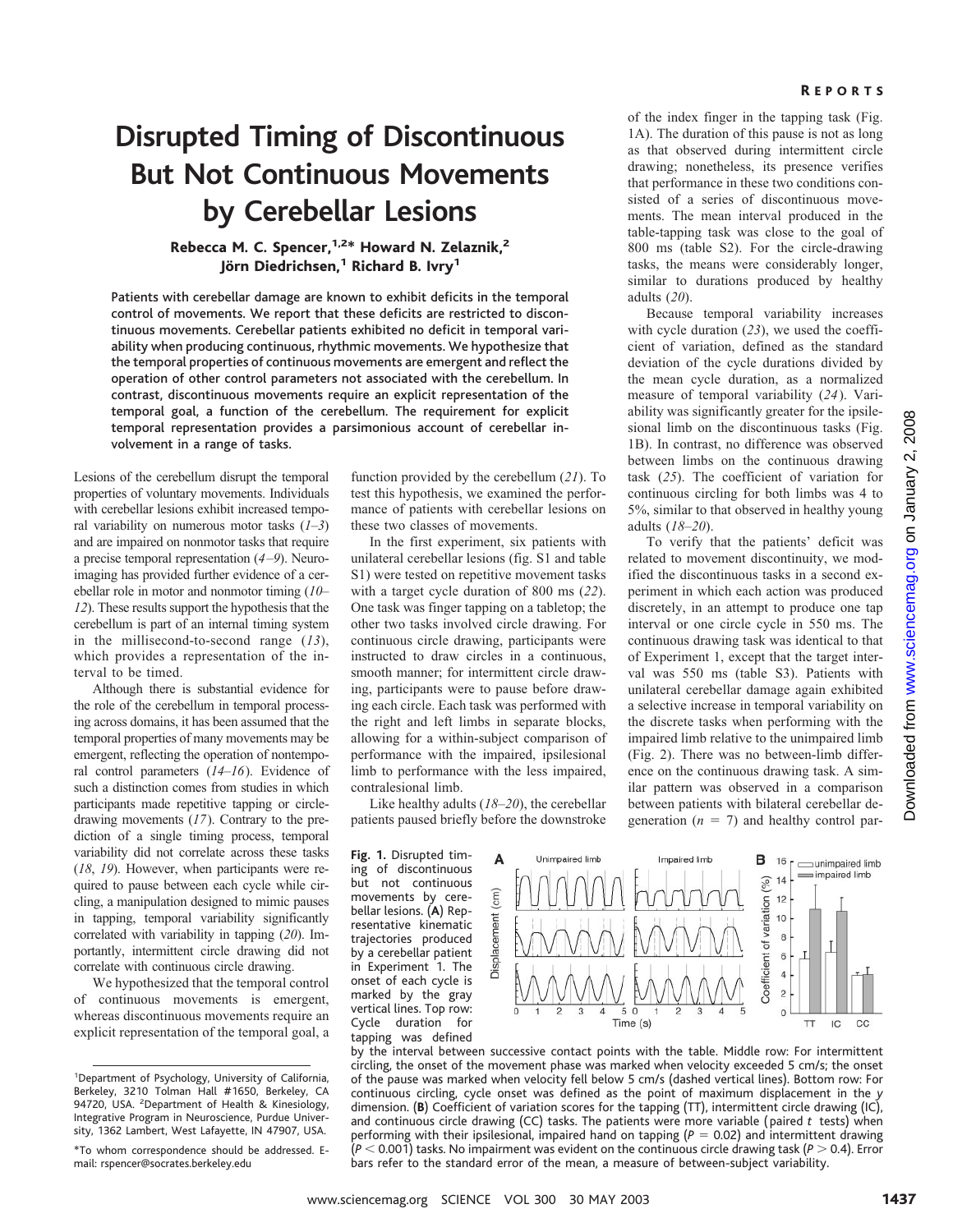### R EPORTS

ticipants  $(n = 7)$ . These patients were more variable than controls on the discrete tasks, yet there was no significant difference in performance between these groups on the continuous drawing task.

The lack of impairment in the patients' performance on the continuous drawing task in these two experiments is striking, given that these movements involve multiple joints, whereas finger tapping involves a single joint. As noted in the classic writings of Holmes (*26*), the effects of cerebellar lesions are most evident in complex movements. If difficulty were based on the number of joints and resulting interactional torques (*27*), or on the spatial demands of the tasks, tapping should be easier than continuous drawing. However, temporal performance on tapping was impaired, whereas continuous drawing was unimpaired.

Given that ballistic movements are most affected by cerebellar lesions (*28*) and that patients had difficulty in matching the target intervals in Experiment 2, we designed a

third experiment to assess whether the variable that mediated performance was velocity rather than the distinction between continuous and discontinuous movements. All of the tasks were restricted to flexion/extension movements of the index finger. One condition required table tapping similar to Experiment 1. For the other conditions, the participants were instructed to "tap" in the air, moving the index finger in either a smooth, continuous manner or by pausing briefly before each downstroke (Fig. 3A). A 1000-ms target duration was used for all movements (table tapping, intermittent movement, and continuous movement). In addition, the continuous task was performed with a 500-ms target duration. We used the synchronizationcontinuation procedure from Experiment 1; for conditions other than table tapping, participants were instructed to synchronize flexion with each tone (*22*). We tested patients with unilateral cerebellar lesions  $(n = 5)$  or bilateral cerebellar degeneration  $(n = 5)$  and control participants  $(n = 5)$ .



**Fig. 3.** Normal timing on continuous tasks held across a range of movement velocities. (**A**) Kinematic trajectories from one control participant on the 1000-ms intermittent and the 500-ms continuous movement tasks. The movement phase was similar for the two conditions. Cycle onset for the "air-tapping" conditions was determined as the point when movement velocity exceeded 5 cm/s (vertical lines). (**B**) Maximum velocity was calculated for each downstroke and averaged across cycles. IM, intermittent movement; CS, slow continuous movement (1000-ms target); CF, fast continuous movement (500-ms target). (**C**) Coefficient of variation scores. Within-subject comparisons (paired *t* tests) for the unilateral patients were only significant on the discontinuous tasks (TT:  $P = 0.02$ ; IM:  $P = 0.008$ ). A similar pattern was obtained in the between-subject comparison (unpaired *t* tests) of bilateral patients and controls (TT:  $P = 0.04$ ; IM:  $P = 0.005$ ).

Mean durations approximated the target for all conditions (table S4). The maximum velocity increased by at least 67% in the fast (500 ms) continuous condition compared to the slow (1000 ms) continuous condition (Fig. 3B). Moreover, maximum velocity was similar for the intermittent and fast continuous conditions. Nonetheless, patients with unilateral cerebellar damage exhibited a temporal impairment on the intermittent and table-tapping tasks but were unimpaired on the continuous tasks (Fig. 3C). Providing additional evidence against a velocity-based account, the unilateral patients were more consistent when moving at the faster rate on the continuous task and there was no interaction between the response hand and velocity.

Results for the patients with bilateral degeneration also favor movement continuity as the critical variable. Although the group means for bilateral cerebellar patients indicate greater variability on all tasks relative to controls, statistically this group was only more variable than the controls on the discontinuous tasks. These patients also failed to exhibit an increased impairment in the fast continuous task compared to the slow continuous task.

These results provide neuropsychological evidence of dissociable neural systems for the temporal control of discontinuous and continuous movements, with the cerebellum selectively involved in the former. Converging evidence for the distinct neural control of discontinuous and continuous movements is provided by a study of bimanual coordination after callosotomy (*29*). These patients' hands were temporally coupled on a bimanual version of the intermittent tapping task in Experiment 3. In contrast, the two hands became uncoupled when the movements were continuous.

Discontinuous movements are characterized by salient events such as onsets and offsets or contact with the table while tapping. We hypothesize that temporal control of these tasks is achieved by the setting of explicit temporal goals for successive events and that the cerebellum is essential for this representation. In contrast, the goal for the continuous task is to move smoothly while achieving the directed pace. We hypothesize that for these movements, the temporal properties are emergent (*30*). The cerebellum may be involved in the initial establishment of the temporal goal, but once initiated, performance is controlled by other parameters that satisfy constraints such as minimizing jerk (*31*) or spatial noise (*32*), through a control parameter such as joint stiffness (*33*). In this manner, what was an explicit goal becomes an emergent property.

Conceptualizing cerebellar function as representing the timing of salient events provides a parsimonious account of the involvement of this structure in both motor and